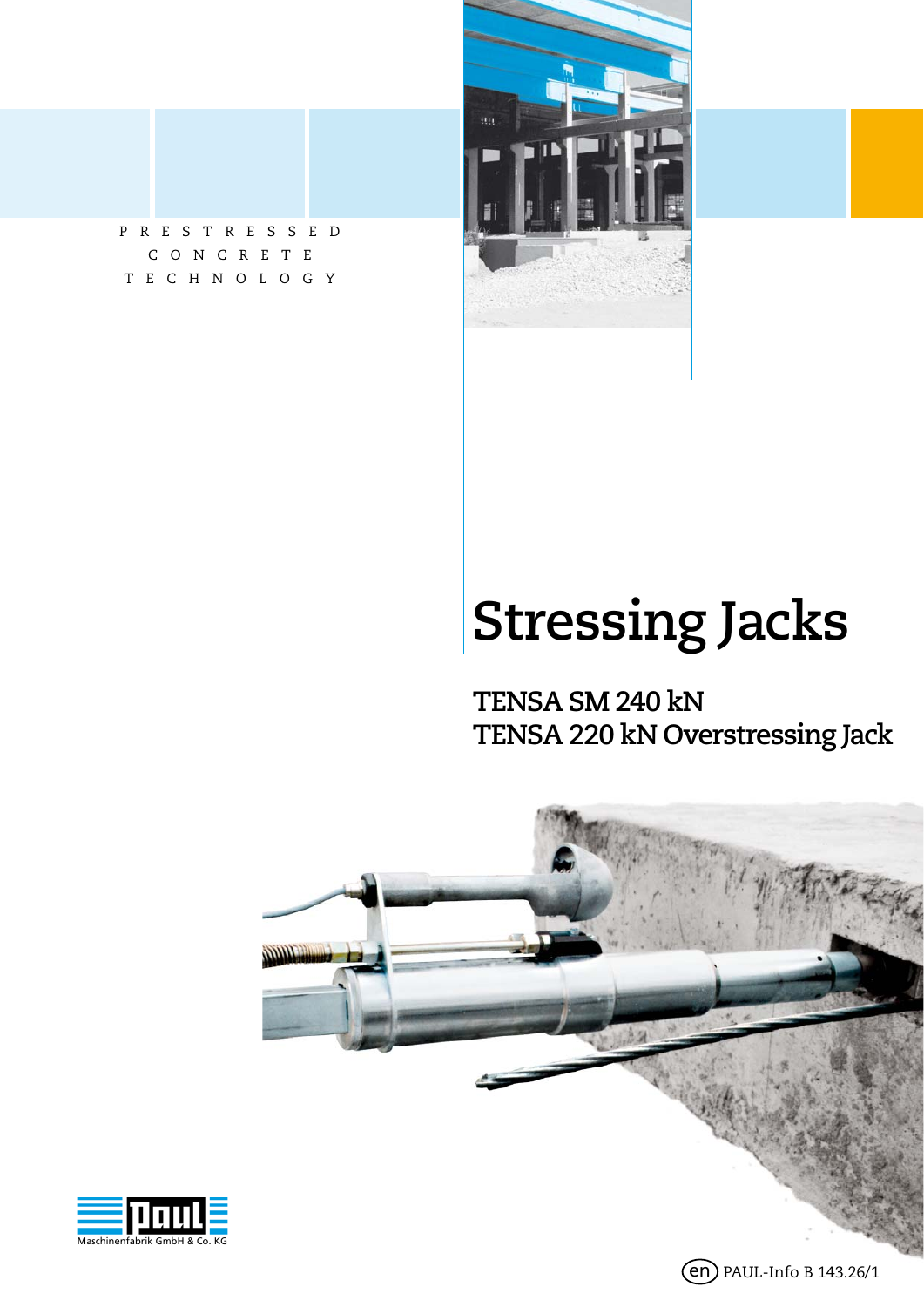### **TENSA SM 240 kN**

The TENSA SM 240 kN stressing jacks are mainly used on construction sites for stressing mono-strand anchors, and for the separate stressing of the strands of multistrand tendons.

In the latter case there are special stressing heads and mounting plates available, in order to engage the stressing jack to closely spaced strands.

### **TENSA 220 kN Overstressing Jack**



The TENSA 220 kN overstressing jack has a large lock-off piston stroke. It is therefore particularly suitable for the overstressing and releasing of ground anchors up to 50 mm with the immediate use of anchor wedges. Mono anchors and multi-strand anchors can be stressed as well, but the clamping jaws are not as robust as those in the TENSA SM 240 kN stressing jack.

*Fig. 1* 



*Fig. 2* 

Both stressing jack models are also suitable for pretensioning in precast concrete factories. Both models are equipped with a mechanical, spring-operated internal stressing grip.

There are several types of clamping jaws available for various applications. On the TENSA 220 kN overstressing jack the anchor wedges are locked off hydraulically. On the TENSA SM 240 kN stressing jack, both hydraulic and mechanical (i. e. spring operated) stressing heads to lock off the anchor wedges are available.

The stressing jacks are mainly used with NG50 hydraulic units or NG15 mini pump units, with manual or electrical control. They can also be used with large wheel-mounted NG 100 pump units (mechanically operated e. g. 77-220.00 or electrically operated e. g. 77-043.00).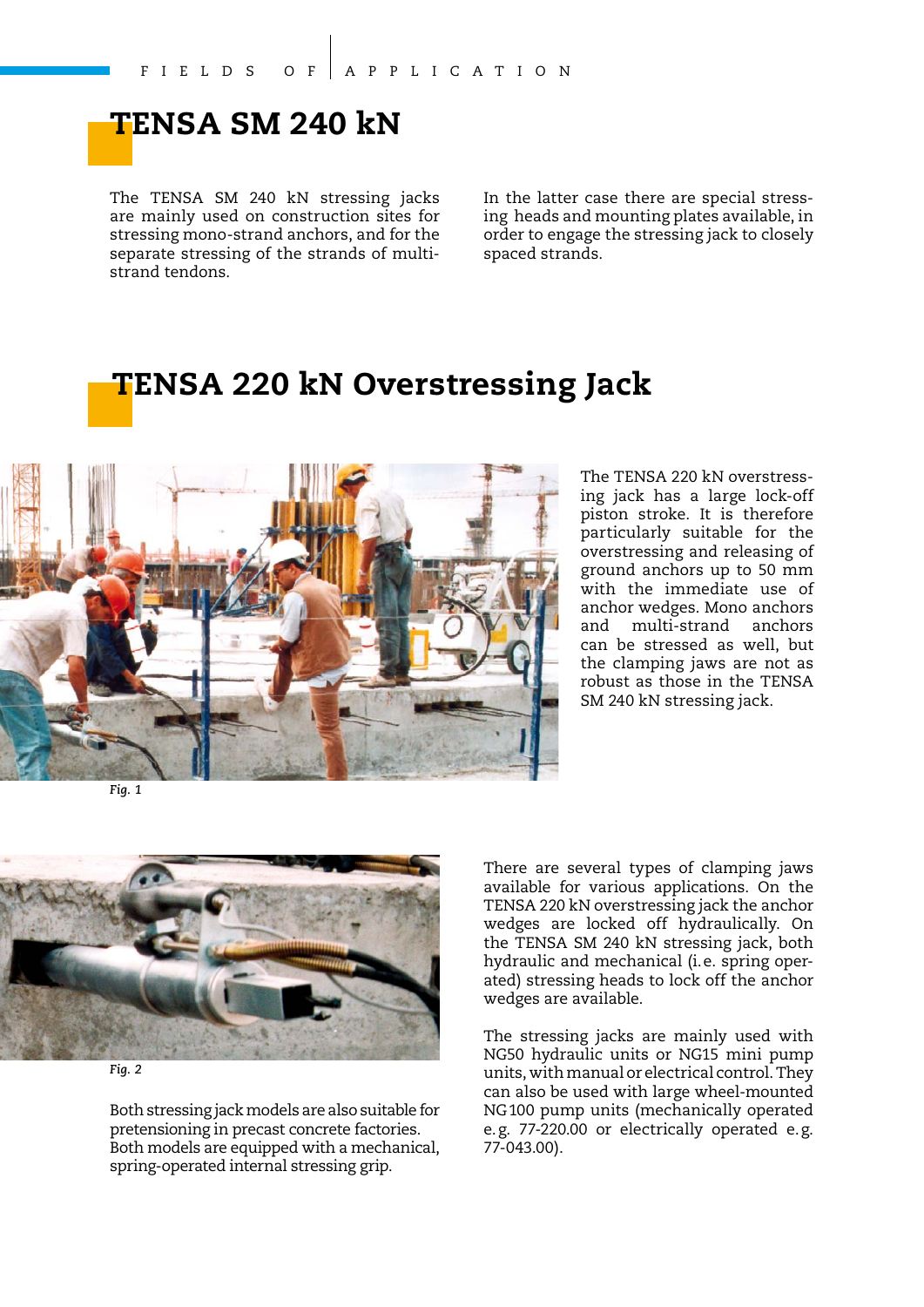

### **TENSA SM 240 kN**



### **TENSA 220 kN Overstressing Jack**



| <b>Stressing jack</b> | <b>Stressing</b> | Wedge-       | Retracting   | Theoretical piston speed in cm/s |                        |      |                      |                 |                                 |  |
|-----------------------|------------------|--------------|--------------|----------------------------------|------------------------|------|----------------------|-----------------|---------------------------------|--|
|                       | force without    | seating      | force        | at pump delivery                 |                        |      |                      |                 |                                 |  |
|                       | friction         | force        |              |                                  | 8.4 ltr./min.          |      | 5.8 ltr./min.        | $4.2$ ltr./min. |                                 |  |
|                       | kN               | kN           | kN           |                                  | Stressing   Retraction |      | Stressing Retraction |                 | <b>Stressing   Retraction  </b> |  |
| TENSA SM              | (at 520 bar)     | (at 250 bar) | (at 250 bar) |                                  |                        |      |                      |                 |                                 |  |
| 240 kN                | 245              | 48.4         | 58.9         | 2.97                             | 5.93                   | 2.05 | 4.10                 | 1.48            | 2.97                            |  |
| TENSA 220 kN          |                  |              |              |                                  |                        |      |                      |                 |                                 |  |
| overstressing         | (at 470 bar)     | (at 150 bar) | (at 150 bar) |                                  |                        |      |                      |                 |                                 |  |
| jack                  | 221.51           | 42.7         | 28           | 2.97                             | 7.5                    | 2.05 | 5.18                 | 1.48            | 3.75                            |  |

Stressing piston area on both jack models: 47.13 cm²

| <b>Dimensions</b> | External dimensions in mm |     |      |    |    |     |    |    | Internal dimensions in mm |            |      | Center hole | Weight <sup>1)</sup> |
|-------------------|---------------------------|-----|------|----|----|-----|----|----|---------------------------|------------|------|-------------|----------------------|
|                   |                           |     |      |    |    |     |    |    |                           | Piston rod |      |             |                      |
|                   | $\mathbf{A}$              | B   | C    | D  | E  | F   | G  | H  | Cyl. $\varnothing$        | O.D.       | I.D. | max.        | kg                   |
| TENSA SM          |                           |     |      |    |    |     |    |    |                           |            |      |             |                      |
| 240 kN            |                           |     |      |    |    |     |    |    |                           |            |      |             |                      |
| 100 mm stroke     | 247                       | 182 | 488  | 76 |    | 86  | 98 | 79 | 85                        | 35         | 18   | 17.5        | 22                   |
| 200 mm stroke     | 347                       | 282 | 688  | 76 |    | 86  | 98 | 79 | 85                        | 35         | 18   | 17.5        | 25                   |
| 300 mm stroke     | 447                       | 382 | 888  | 76 |    | 86  | 98 | 79 | 85                        | 35         | 18   | 17.5        | 28                   |
| 500 mm stroke     | 627                       | 562 | 1268 | 76 |    | 86  | 98 | 79 | 85                        | 35         | 18   | 17.5        | 34                   |
| TENSA 220 kN      |                           |     |      |    |    |     |    |    |                           |            |      |             |                      |
| overstressing     |                           |     |      |    |    |     |    |    |                           |            |      |             |                      |
| jack              |                           |     |      |    |    |     |    |    |                           |            |      |             |                      |
| 180 mm stroke     | 370                       | 355 | 708  | 76 | 94 | 108 | 98 | 79 | 85                        | 35         | 18.7 | 16          | 28                   |

**1)** Weight complete with stressing head, extended hydraulic head adapter, internal stressing grip, electr. push-button control